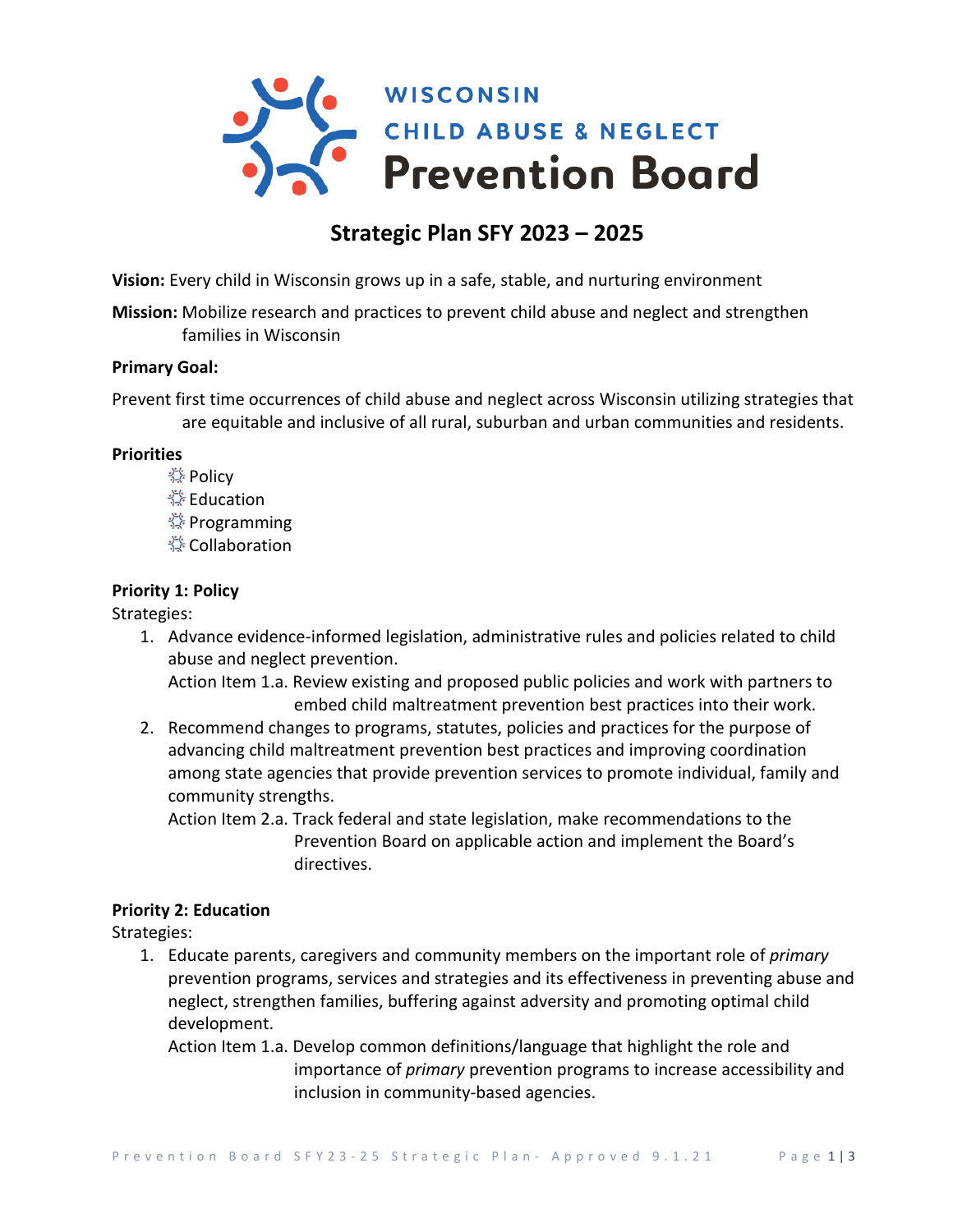- Action Item 1.b. Disseminate information about the Strengthening Families Protective Factors Framework to families and communities through public awareness campaign, professional development and educational opportunities for parents and caregivers.
- Action Item 1.c. Disseminate, abusive head trauma prevention public awareness messaging and materials to our partners.
- Action Item 1.d. Adapt and expand Prevention Month messaging to focus on strengthening families, sharing information and activities throughout the year.
- Action Item 1 e. Create public awareness that the need for parenting support, education and help seeking is universal.
- 2. Provide training and technical assistance opportunities, which are grounded in the Protective Factors Framework, to professionals from community-based agencies and youth serving organizations including, but not limited to school personnel, early childhood through college, youth-serving organizations, and the general community.
	- Action Item 2.a. Strengthen current strategic partnerships and establish new relationships/partnerships to deepen community connections and build statewide capacity for *primary* prevention.
	- Action Item 2.b. Provide professional development opportunities for family support professionals.
	- Action Item 2.c. Provide initial and ongoing training and technical assistance to support grantees.

## **Priority 3: Programming**

Strategies:

- 1. Promote evidence-informed *primary* prevention programs, strategies and practices that support parents and caregivers.
	- Action Item 1.a. Provide grant funding to expand and sustain existing parent education programming (including but not limited to Family Connects, abusive head trauma, Triple P, Nurturing Parenting and Stewards of Children).
- 2. Support community-based agencies' implementation of *primary* prevention.
- Action Item 2.a. Provide grant funding to expand options for child maltreatment prevention initiatives, consistent with the Community Investment Plan.
	- Action Item 2.b. Provide grant funding for community/capacity building (including but not limited to Family Navigator, embedding primary prevention into an existing early childhood initiative, addressing systemic challenges for parents).
- 3. Coordinate research and evaluation partners to conduct research on evidence-based, evidence-informed and emerging *primary* prevention programs, strategies and practices to inform the Community Investment Plan.

Action Item 3.a. Fund research on emerging best practices in *primary* prevention of child maltreatment prevention.

4. Use program data to monitor program performance and drive program improvements. Action Item 4.a. Fund evaluations of innovative child maltreatment *primary* prevention programming.